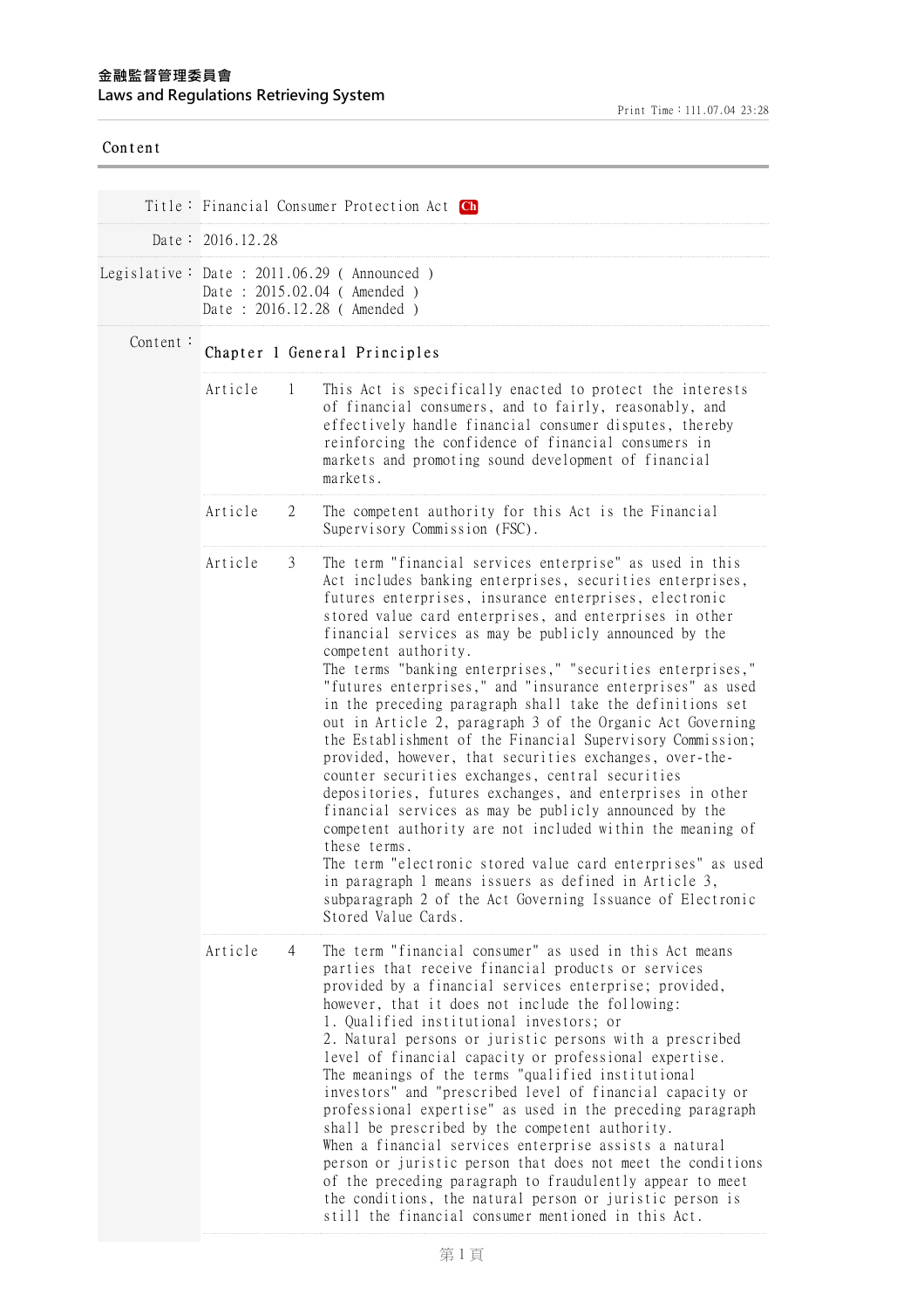|  | Article 5 The term "financial consumer dispute" as used in this Act<br>means a civil dispute between a financial consumer and a<br>financial services enterprise over a product or service.                                                                     |
|--|-----------------------------------------------------------------------------------------------------------------------------------------------------------------------------------------------------------------------------------------------------------------|
|  | Article 6 The liability of a financial services enterprise to a<br>financial consumer as set out in this Act shall not be<br>limited or exempted by prior stipulation.<br>If the preceding paragraph is violated, the stipulation at<br>issue shall be invalid. |

## Chapter 2 Protection of financial consumers

| Article | 7  | When a financial services enterprise enters into a contract<br>with a financial consumer for the provision of financial<br>products or services, it shall act in conformance with the<br>principles of fairness, reasonableness, equality,<br>reciprocity, and good faith.<br>Contractual provisions entered into by a financial services<br>enterprise and a financial consumer that are clearly unfair<br>shall be invalid. If there is a disagreement over the<br>meaning of any contractual provision, the provision shall<br>be interpreted in favor of the financial consumer.<br>A financial services enterprise, in providing financial<br>products or services, shall exercise the due care of a good<br>administrator; for any financial product or service it<br>provides that has the nature of a trust or mandate<br>arrangement, the financial services enterprise shall also<br>bear such fiduciary duty as may be required by applicable<br>legal provisions or contractual stipulations.                               |
|---------|----|-----------------------------------------------------------------------------------------------------------------------------------------------------------------------------------------------------------------------------------------------------------------------------------------------------------------------------------------------------------------------------------------------------------------------------------------------------------------------------------------------------------------------------------------------------------------------------------------------------------------------------------------------------------------------------------------------------------------------------------------------------------------------------------------------------------------------------------------------------------------------------------------------------------------------------------------------------------------------------------------------------------------------------------------|
| Article | 8  | A financial services enterprise, in publishing or<br>broadcasting advertisements or carrying out solicitation or<br>promotional activities, shall not engage in falsehood,<br>deception, concealment, or other conduct sufficient to<br>mislead another party, and shall verify the truthfulness of<br>the content of its advertisements. The obligation it bears<br>to financial consumers shall not be less than that<br>indicated in the content of the aforementioned<br>advertisements or in the materials or explanations provided<br>to financial consumers in the aforementioned solicitation<br>or promotional activities.<br>Regulations governing the methods, content, and other<br>requirements pertaining to the advertisements and<br>solicitation or promotional activities of the preceding<br>paragraph shall be prescribed by the competent authority.<br>A financial services enterprise shall not take advantage of<br>education and awareness programs to introduce individual<br>financial products or services. |
| Article | 9  | Before a financial services enterprise enters into a<br>contract with a financial consumer for the provision of<br>financial products or services, it shall fully understand<br>the information pertaining to the financial consumer in<br>order to ascertain the suitability of those products or<br>services to the financial consumer.<br>Regulations governing -what "information pertaining to the<br>financial consumer" must be fully understood and what<br>matters relating to "suitability" must be taken into<br>account, as mentioned in the preceding paragraph, and other<br>matters requiring compliance, shall be prescribed by the<br>competent authority.                                                                                                                                                                                                                                                                                                                                                             |
| Article | 10 | Before a financial services enterprise enters into a<br>contract with a financial consumer for the provision of<br>financial products or services, it shall fully explain the<br>important aspects of the financial products or services,                                                                                                                                                                                                                                                                                                                                                                                                                                                                                                                                                                                                                                                                                                                                                                                               |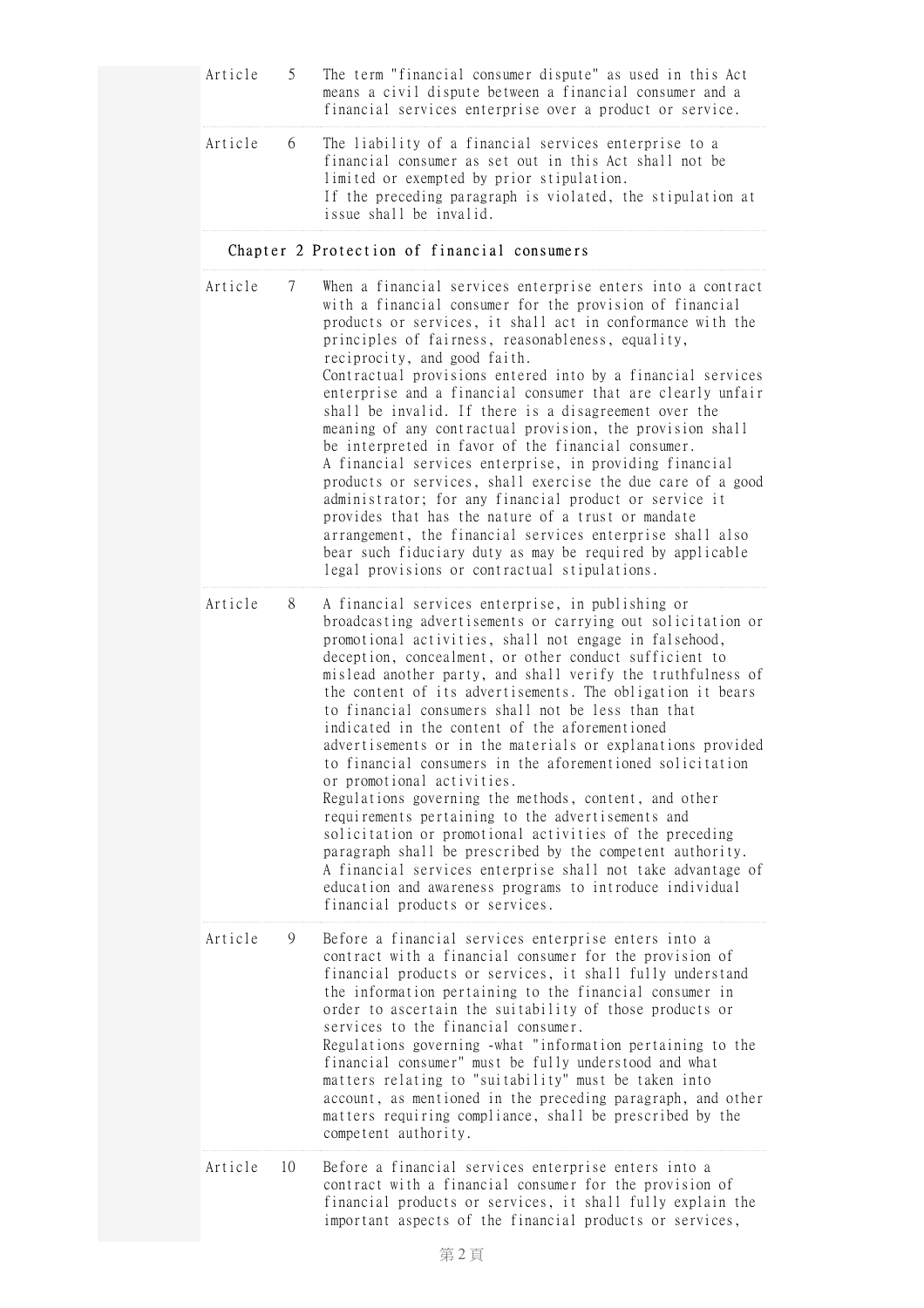|         |    | and of the contact, to the financial consumer, and shall<br>also fully disclose the associated risks.<br>An entity as referred to in the preceding paragraph that<br>engages in the collection, processing, and use of personal<br>information shall fully explain to the financial consumer<br>his or her rights regarding the protection of personal<br>information, and the possible negative consequences of any<br>refusal to provide consent. A financial services enterprise<br>that engages in lending business shall also carefully<br>consider the borrower, the intended use of the funds, the<br>source of repayment, the security for its claim, the<br>perspective risks and benefits of the loan, and other such<br>lending principles, and it shall not decline to provide a<br>loan to a financial consumer solely on the grounds that the<br>financial consumer has refused to authorize it to submit a<br>query about his or her credit information to an enterprise<br>that conducts inter-institutional credit information<br>services.<br>The explanations and disclosures that the financial<br>services enterprise provides to the financial consumer, as<br>mentioned in paragraph 1, shall be in text or use another<br>method that is fully understandable to the financial<br>consumer; and the content thereof shall include, without<br>limitation, aspects of material significance to the<br>interests of the financial consumer, such as transaction<br>costs, and possible gains and risks. Regulations governing<br>related requirements shall be prescribed by the competent<br>authority.<br>When financial products provided by a financial services<br>enterprise are complex, high risk products as defined in<br>Article 11-2 of the Act, the aforementioned explanations<br>and disclosures should be recorded or filmed unless it is<br>an automatic channel transaction or the consumer does not<br>agree. |
|---------|----|--------------------------------------------------------------------------------------------------------------------------------------------------------------------------------------------------------------------------------------------------------------------------------------------------------------------------------------------------------------------------------------------------------------------------------------------------------------------------------------------------------------------------------------------------------------------------------------------------------------------------------------------------------------------------------------------------------------------------------------------------------------------------------------------------------------------------------------------------------------------------------------------------------------------------------------------------------------------------------------------------------------------------------------------------------------------------------------------------------------------------------------------------------------------------------------------------------------------------------------------------------------------------------------------------------------------------------------------------------------------------------------------------------------------------------------------------------------------------------------------------------------------------------------------------------------------------------------------------------------------------------------------------------------------------------------------------------------------------------------------------------------------------------------------------------------------------------------------------------------------------------------------------------------------------------------------------------|
| Article | 11 | A financial services enterprise which, by violating any<br>provision in either of the two preceding articles, causes<br>harm to a financial consumer shall bear liability for<br>damages; provided, however, that this shall not apply if<br>the financial services enterprise can prove that occurrence<br>of the harm was not due to: its failure to fully understand<br>the suitability of a product or service to the financial<br>consumer; its failure to provide an explanation, or<br>provision of an explanation that was untrue or incorrect;<br>or its failure to fully disclose risks.                                                                                                                                                                                                                                                                                                                                                                                                                                                                                                                                                                                                                                                                                                                                                                                                                                                                                                                                                                                                                                                                                                                                                                                                                                                                                                                                                     |
| Article |    | 11-1 Financial services enterprises should set a sales personnel<br>remuneration system and have it approved by the board of<br>directors.<br>The aforementioned remuneration system should give<br>equitable consideration to customer rights and interests,<br>the various risks that the financial product or service<br>pose to the financial industry and customers, and shall not<br>only consider the products or service sales performance<br>target achievement situation.<br>The principles that the aforementioned financial service<br>sales personnel remuneration system should follow shall be<br>set by the relevant industry association, and be reported<br>to and approved by the competent authority.                                                                                                                                                                                                                                                                                                                                                                                                                                                                                                                                                                                                                                                                                                                                                                                                                                                                                                                                                                                                                                                                                                                                                                                                                              |
| Article |    | 11-2 The initial sale of complex, high risk products by<br>financial services enterprises shall be reported to and<br>approved by the Board of Directors or the Executive Board<br>of Directors.<br>The types of aforementioned complex, high risk products<br>shall be defined by the competent authority.                                                                                                                                                                                                                                                                                                                                                                                                                                                                                                                                                                                                                                                                                                                                                                                                                                                                                                                                                                                                                                                                                                                                                                                                                                                                                                                                                                                                                                                                                                                                                                                                                                            |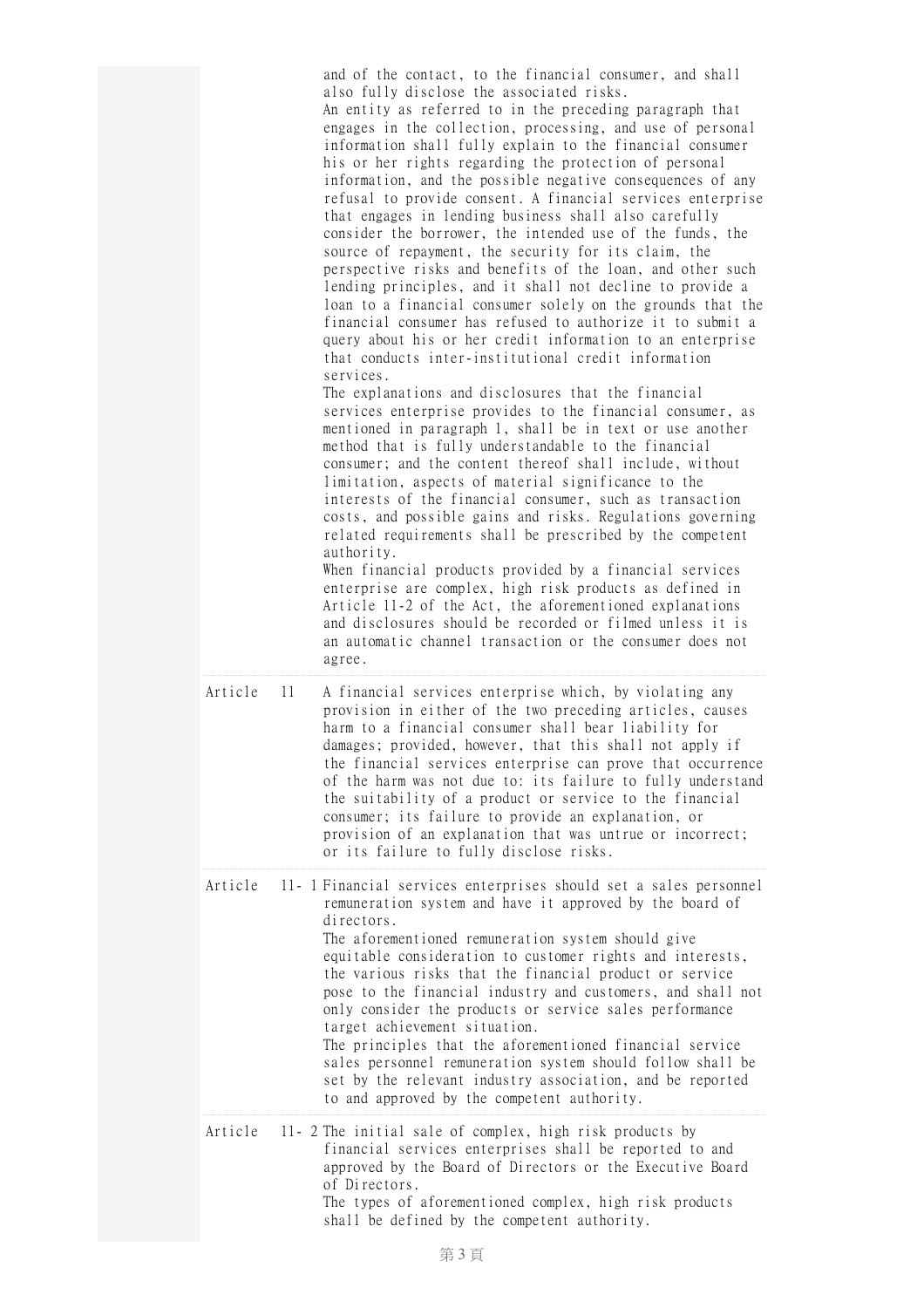In the case of the branch units of foreign financial services enterprises in Taiwan, for the complex, high risk products in Paragraph 1 and the remuneration system in Paragraph 1 of the previous article, the agreement of the responsible persons in Taiwan should be received.

- Article 11- 3 The court may, in response to a claim by a financial consumer, award punitive damages up to three times the amount of actual damage for damage caused by a willful act of misconduct by a financial services enterprise; however, if such damage is caused by negligence, a court may award punitive damages up to one the amount of the actual damage. The aforementioned rights to claim punitive damages shall be extinguished if not exercised within two years from the time the claimant learns of the cause entitling damages to be claimed, or within five years from the date of occurrence of such cause for damages.
- Article 12 A financial services enterprise shall incorporate the content of Articles 8 through 10, Article 11-1 and Article 11-2 into its internal control and internal audit systems, and faithfully implement them.
- Article 12- 1 With respect to a financial services enterprise that fails to act in accordance with the financial consumer related regulations in Chapter 2, the competent authority may order it to take corrective action within a specified period of time, and may impose the following disciplinary action, depending on the seriousness of the situation: 1. Issue a warning. 2. Order a whole or partial suspension on the sale of the particular product involved in violation. 3. Order the suspension of the financial services enterprise's business in part or in full for up to one year. 4. Order the financial services enterprise to suspend its directors, supervisors, managers or employees from their positions for up to one year. 5. Order the financial services enterprise to remove its directors, supervisors, managers or employees. 6. Any other necessary disciplinary action. In cases where a financial services enterprise fails to take the corrective action during the time period set out by the competent authority pursuant to the preceding paragraph, the competent authority may again order it to take corrective action within a specified period of time and impose disciplinary actions pursuant to the preceding paragraph. In cases in which the violation is deemed severe, the business license of the offending enterprise may be revoked.

## Chapter 3 Handling of financial consumer disputes

| Article | -13 | In order to handle financial consumer disputes fairly,<br>reasonably, quickly, and effectively, thereby protecting<br>the interests of financial consumers, an ombudsman body |
|---------|-----|-------------------------------------------------------------------------------------------------------------------------------------------------------------------------------|
|         |     | shall be established.                                                                                                                                                         |
|         |     | Financial consumers shall deal with a financial consumer                                                                                                                      |
|         |     | dispute by first filing a complaint with the financial                                                                                                                        |
|         |     | services enterprise. The financial services enterprise                                                                                                                        |
|         |     | shall appropriately handle the matter within 30 days of the                                                                                                                   |
|         |     | day the complaint is received, and shall inform the                                                                                                                           |
|         |     | financial consumer that filed the complaint of its                                                                                                                            |
|         |     | disposition. If the financial consumer does not accept the                                                                                                                    |
|         |     | disposition or the financial services enterprise fails to                                                                                                                     |
|         |     | handle the matter before the aforementioned time limit, the                                                                                                                   |
|         |     | financial consumer may, within 60 days of either the day he                                                                                                                   |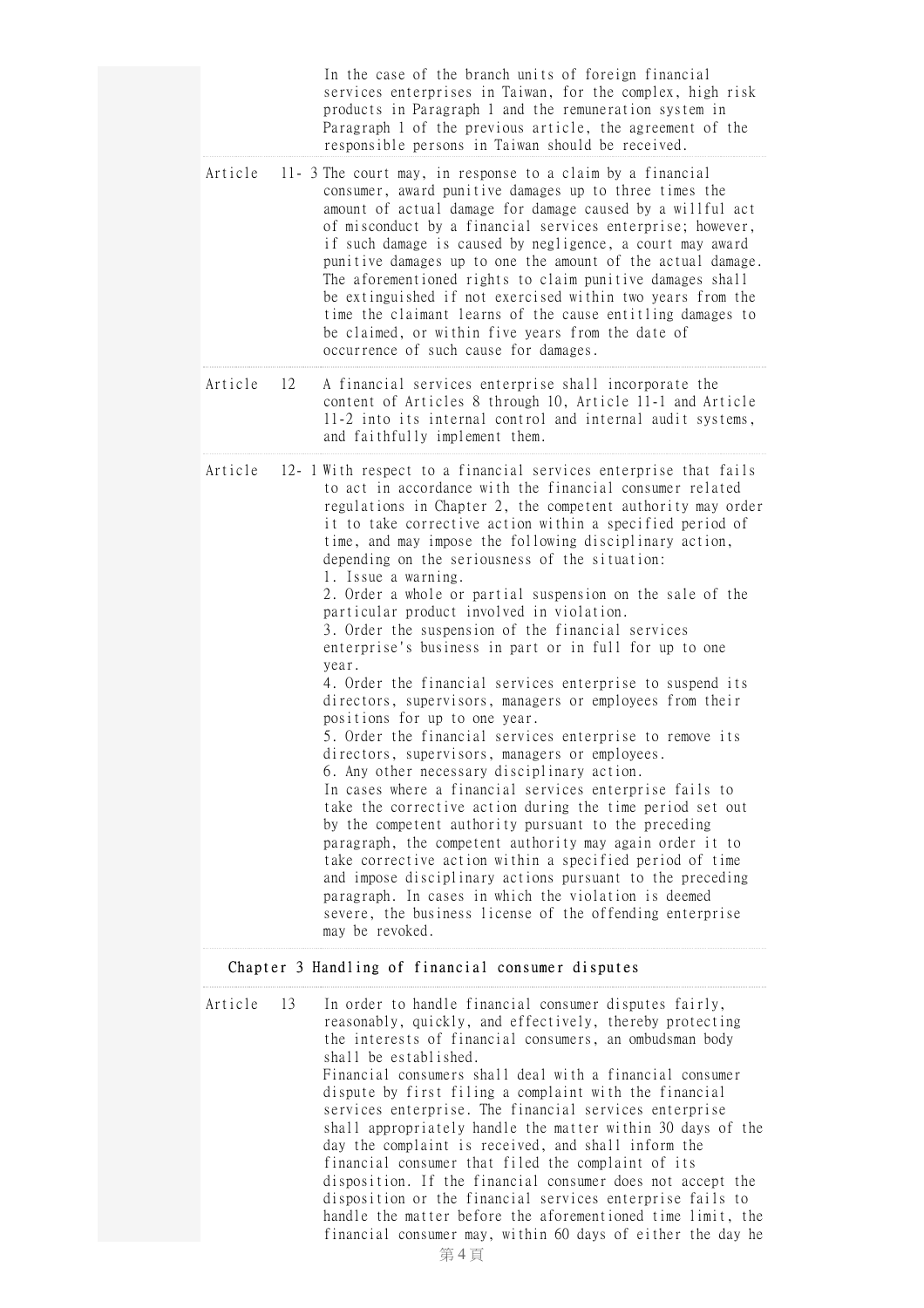receives notification of the disposition or the day the time limit expires, apply to the ombudsman body to institute an ombudsman case. When a financial consumer files a complaint with the ombudsman body, the financial consumer contact division of the ombudsman body shall refer the complaint to the financial services enterprise for handling. In addition to handling financial consumer disputes, the ombudsman body shall also conduct education and awareness programs for financial services enterprises and financial consumers to ensure that financial services enterprises and financial consumers all have a full and correct understanding of financial consumption principles as well as the rights and obligations that arise in connection with a financial consumption relationship, thereby effectively averting the occurrence of financial consumer disputes. In exchange for handling financial consumer disputes and the matters mentioned in the preceding paragraph, the ombudsman body may charge financial services enterprises annual fees and dispute handling service fees. Schedules for the annual fees and service fees mentioned in the preceding paragraph, and related requirements, shall be prescribed by the competent authority.

Article 13- 1 To protect financial consumers, the competent authority may designate a finance related incorporated foundation or incorporated charitable association to, with respect to a financial consumption dispute between financial services enterprise and consumers with the same cause and fact and which has caused damage, carry out the ombudsman case for the consumers in its own name according to Article 23 to 28 after the granting of authorization of litigation rights by more than 20 financial consumers. If, before the decision is made, the financial consumers terminate the authorization of litigation rights after a designated incorporated foundation or incorporated charitable association applies for the ombudsman case pursuant to Paragraph 1, the financial consumers shall notify the ombudsman body and this part of the ombudsman procedure shall be halted; the financial consumer shall, within seven working days, inform the ombudsman body stating the intention to self-continue the ombudsman case; failure to do so within the time limit will be regarded as withdrawal of this part of the application of ombudsman case. After a designated incorporated foundation or incorporated charitable association applies for the ombudsman service, in the event that some of the financial consumers terminate the authorization of litigation rights, leaving the number under 20 persons, the ombudsman body shall nevertheless continue the ombudsman case for the remaining consumers. With respect to the decision made by the ombudsman body, the various financial consumers who authorized litigation rights according to Paragraph 1, shall, in accordance with Article 29 and 30, state whether the decision is accepted or not and whether to apply to the court for approval of the decision. The qualifying requirements of the incorporated foundation or incorporated association, the basis for determining the same cause and fact, the scope of authorization of litigation rights, procedure of ombudsman case, and rules regarding other matters to be complied with shall be prescribed by the competent authority.

Article 14 The ombudsman body shall be an incorporated foundation with total contributed capital of NT\$1 billion, which, in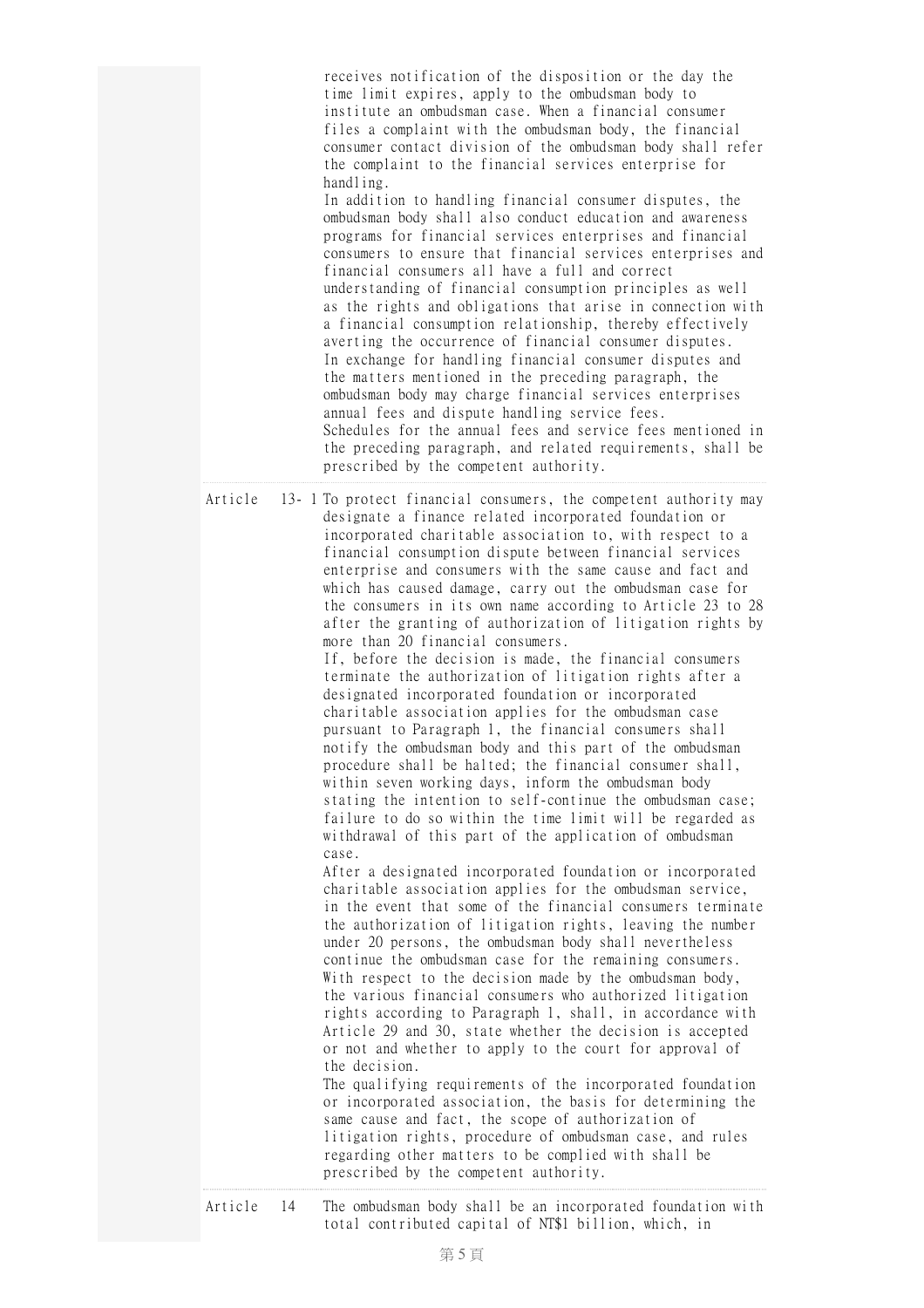|         |    | addition to private donations, shall also be contributed by<br>the government from funds budgeted for that purpose over a<br>period of five years. The ombudsman body at the time of its<br>establishment shall have contributed capital in the amount<br>of NT\$200 million.<br>The ombudsman body shall establish a fund, the funding<br>sources of which shall be the following:<br>1. Properties donated.<br>2. Annual fees and service fees collected from financial<br>service enterprises in accordance with paragraph 4 of the<br>preceding article.<br>3. Interest and investment gains earned by the fund.<br>4. Other donation income.<br>Rules governing the following matters pertaining to the<br>ombudsman body shall be prescribed by the competent<br>authority.<br>1. Organization and establishment, supervision of its<br>financial and operating status, matters pertaining to any<br>change to its registered information, and matters that must<br>be set out in its articles of association.<br>2. The method of calculating annual fees and service fees<br>to be paid by financial services enterprises.<br>3. Rules governing the income, expenditures, custody, and<br>investments of the fund.<br>4. The terms of appointment of directors and supervisors,<br>termination thereof, convening of directors meetings, the<br>resolutions thereof, the duties of the board of directors<br>and the supervisors, and other requirements. |
|---------|----|--------------------------------------------------------------------------------------------------------------------------------------------------------------------------------------------------------------------------------------------------------------------------------------------------------------------------------------------------------------------------------------------------------------------------------------------------------------------------------------------------------------------------------------------------------------------------------------------------------------------------------------------------------------------------------------------------------------------------------------------------------------------------------------------------------------------------------------------------------------------------------------------------------------------------------------------------------------------------------------------------------------------------------------------------------------------------------------------------------------------------------------------------------------------------------------------------------------------------------------------------------------------------------------------------------------------------------------------------------------------------------------------------------------------------------------------------------------------|
| Article | 15 | The ombudsman body shall establish a board of directors<br>comprising 7 to 11 directors.<br>The ombudsman body shall have 1 to 3 supervisors.<br>The ombudsman body's directors and supervisors shall be<br>appointed by the competent authority from among scholars,<br>experts, and fair and impartial persons.<br>The board of directors shall select one director as<br>chairman of the board with the consent of a majority of the<br>directors present at a meeting attended by at least two-<br>thirds of all directors. The selection shall become valid<br>upon approval by the competent authority.<br>Directors, the board of directors, and supervisors shall<br>not intervene in the handling of individual ombudsman<br>cases.                                                                                                                                                                                                                                                                                                                                                                                                                                                                                                                                                                                                                                                                                                                       |
| Article | 16 | The ombudsman body shall establish a financial consumer<br>services division to coordinate the handling by financial<br>services enterprises of complaints, and to help ombudsman<br>committee members handle the preparations for inspections.<br>Qualification requirements for the ombudsman body's<br>internal personnel shall be drafted by the ombudsman body<br>and submitted to the competent authority for approval.                                                                                                                                                                                                                                                                                                                                                                                                                                                                                                                                                                                                                                                                                                                                                                                                                                                                                                                                                                                                                                      |
| Article | 17 | In order to handle an ombudsman case, the ombudsman body<br>shall establish an ombudsman committee comprising 9 to 25<br>members, and may as necessary appoint additional members.<br>One member shall be the chairperson. All members shall be<br>selected from among scholars, experts, and fair and<br>impartial persons who possess relevant learning or<br>professional experience, and shall be hired after their<br>selections have been submitted to and approved by the<br>competent authority.<br>An ombudsman committee member shall serve a term of three<br>years, and may be reappointed upon the expiration of the<br>term. The chairperson shall serve in a full-time capacity,<br>while the other ombudsman committee members may serve part-<br>time.                                                                                                                                                                                                                                                                                                                                                                                                                                                                                                                                                                                                                                                                                            |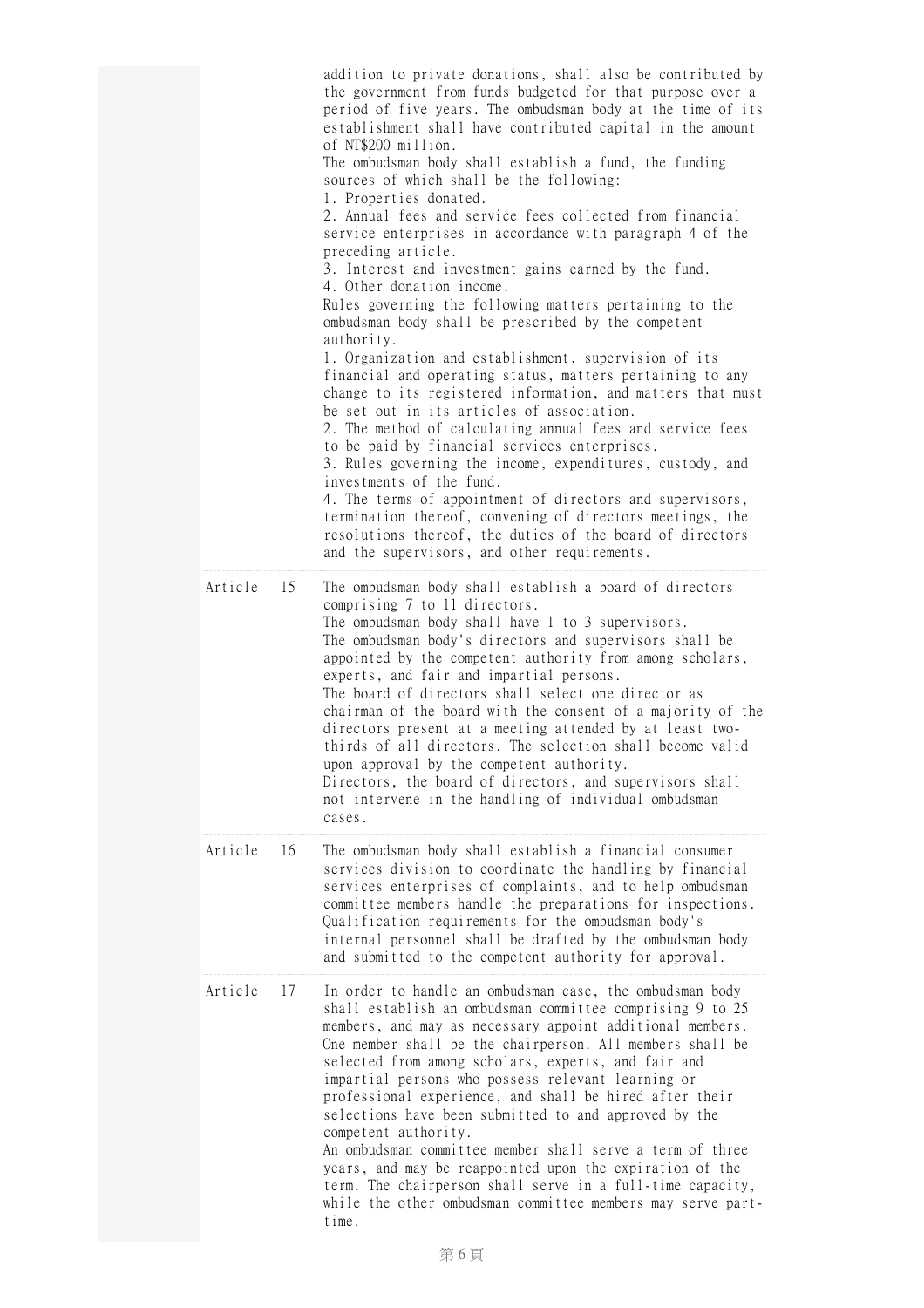|         |    | All ombudsman committee members shall exercise their<br>authority in a fair and impartial manner.                                                                                                                                                                                                                                                                                                                                                                                                                                                                                                                                                                                                                                                                                                                                        |
|---------|----|------------------------------------------------------------------------------------------------------------------------------------------------------------------------------------------------------------------------------------------------------------------------------------------------------------------------------------------------------------------------------------------------------------------------------------------------------------------------------------------------------------------------------------------------------------------------------------------------------------------------------------------------------------------------------------------------------------------------------------------------------------------------------------------------------------------------------------------|
| Article | 18 | Ombudsman committee members may, in order to handle an<br>ombudsman case, be divided into subcommittees on the basis<br>of the committee members' fields of expertise and the<br>nature of individual ombudsman cases.<br>Regulations governing the qualification requirements,<br>appointment, dismissal, compensation, and other matters<br>pertaining to ombudsman committee members shall be<br>prescribed by the competent authority.                                                                                                                                                                                                                                                                                                                                                                                               |
| Article | 19 | The application and any explanatory materials or<br>concessions that one party to a financial consumer dispute<br>submits to the other party to the dispute during the course<br>of the dispute shall not be made public unless it is<br>already public, or the law requires that it be made public,<br>or the other party to the dispute has indicated consent.<br>Unless it is otherwise provided by law, or both parties to<br>the dispute have indicated agreement, the ombudsman body<br>and its personnel shall maintain confidential any financial<br>consumer dispute materials and information pertaining to<br>the ombudsman case to which they may become privy.                                                                                                                                                              |
| Article | 20 | After the ombudsman body entertains an application to<br>institute an ombudsman case, it shall consider factual<br>evidence related to the case and conduct an impartial and<br>independent hearing in keeping with the principles of<br>fairness and reasonableness.<br>In order to handle a financial consumer dispute, the<br>ombudsman body may, as reasonably necessary, ask the<br>financial services enterprise to provide assistance or<br>submit documents and related materials. If the financial<br>services enterprise that receives such a request fails to<br>provide assistance or submit documents and related<br>materials, the ombudsman body may report the matter to the<br>competent authority for handling.                                                                                                        |
| Article | 21 | The period of limitation on claims put forward by a<br>financial consumer in its complaint or application to<br>institute an ombudsman case shall be interrupted as a<br>result of the filing of the complaint or application to<br>institute an ombudsman case in accordance with this Act.<br>The period of limitation on the claims of the preceding<br>paragraph shall be deemed not interrupted if any one of the<br>following situations exists:<br>1. The complaint or application to institute an ombudsman<br>case is withdrawn.<br>2. Following a complaint, an application to institute an<br>ombudsman case is not filed in accordance with the<br>provisions of Article 13, paragraph 2.<br>3. An application to institute an ombudsman case is not<br>entertained.<br>4. The ombudsman case fails to achieve a resolution. |
| Article | 22 | When a financial consumer dispute involves a large number<br>of financial consumers or financial services enterprises<br>and everyone's cases are similar in nature, or the matter<br>involves a material dispute over the application of law,<br>the ombudsman body may temporarily suspend its handling of<br>those cases and-once it has drafted dispute handling<br>principles, submitted them to the competent authority, and<br>obtained the latter's approval-continue handling the cases<br>in accordance with those principles, or apply for a legal<br>interpretation by an entity that has authority to interpret<br>laws and regulations, and continue handling the cases on<br>the basis of that interpretation.                                                                                                            |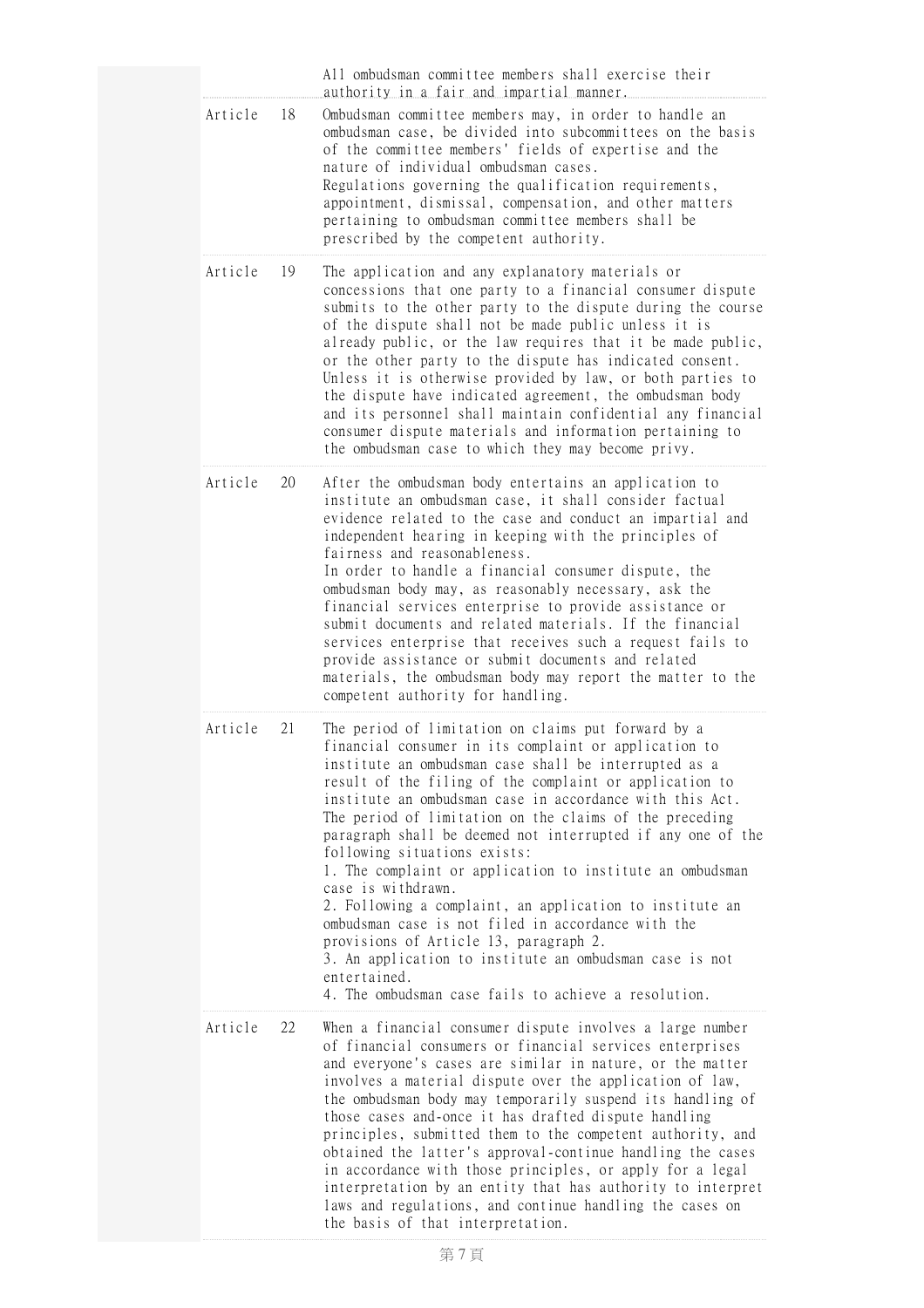| Article | 23 | Regulations governing the procedures by which the ombudsman<br>body handles ombudsman cases, the time limit for completion<br>of an ombudsman case, and other requirements shall be<br>prescribed by competent authority.<br>After a financial consumer applies to institute an<br>ombudsman case, the ombudsman body may seek to institute<br>mediation proceedings; where any party to the dispute does<br>not agree to participate in mediation proceedings, or if<br>mediation proceedings fail to achieve a resolution, the<br>ombudsman body shall continue hearing the ombudsman case.<br>The procedures by which the ombudsman body handles<br>mediation cases, qualification requirements for mediation<br>personnel, recusal requirements, time limits for completion<br>of mediation procedures, and other requirements shall be<br>drafted by the ombudsman body and submitted to the<br>competent authority for approval.<br>Provisions pertaining to ombudsman cases in Article 15,<br>paragraph 5 and Article 19, paragraph 2 apply mutatis<br>mutandis to mediation procedures.<br>Where a mediation procedure achieves a resolution, a<br>mediation statement shall be prepared. The provisions of<br>Article 28 and Article 30 apply mutatis mutandis to the<br>preparation, service, approval, and validity of a mediation<br>statement.<br>A financial consumer who has previously taken part in a<br>failed mediation or conciliation procedure in accordance<br>with the provisions of another law may apply to institute<br>an ombudsman case within 60 days of the date on which the<br>mediation or conciliation procedure failed.                                                                                                                                                                                                                                   |
|---------|----|-----------------------------------------------------------------------------------------------------------------------------------------------------------------------------------------------------------------------------------------------------------------------------------------------------------------------------------------------------------------------------------------------------------------------------------------------------------------------------------------------------------------------------------------------------------------------------------------------------------------------------------------------------------------------------------------------------------------------------------------------------------------------------------------------------------------------------------------------------------------------------------------------------------------------------------------------------------------------------------------------------------------------------------------------------------------------------------------------------------------------------------------------------------------------------------------------------------------------------------------------------------------------------------------------------------------------------------------------------------------------------------------------------------------------------------------------------------------------------------------------------------------------------------------------------------------------------------------------------------------------------------------------------------------------------------------------------------------------------------------------------------------------------------------------------------------------------------------------------------------------------------------------|
| Article | 24 | To apply to institute an ombudsman case, a financial<br>consumer shall fill out an application form that expressly<br>indicates the names and basic identifying information of<br>the parties to the dispute, the claims, the facts, the<br>reasons, the related documents or information, and details<br>regarding the inappropriate handling of the complaint.<br>Where any one of the situations listed below applies with<br>respect to a financial consumer who applies to institute an<br>ombudsman case, the ombudsman body shall decide not to<br>entertain the application, and shall provide written<br>notification to the financial consumer and the financial<br>services enterprise; provided, however, that if the<br>situation can be corrected, the ombudsman body shall notify<br>the financial consumer to make correction within a<br>reasonable time limit:<br>1. The application was not filed properly.<br>2. The matter is not a financial consumer dispute.<br>3. The applicant did not first file a complaint with the<br>financial services enterprise.<br>4. The financial services enterprise is still handling the<br>complaint that was filed with it, and it has not yet been<br>more than 30 days since the filing.<br>5. The application was submitted after the statutory time<br>limit.<br>6. A party to the dispute lacks standing.<br>7. The applicant has previously applied to institute an<br>ombudsman case in accordance with this Act, and the case<br>failed to achieve a resolution.<br>8. A final and irrevocable court judgment has been rendered<br>on the subject of an application to institute an ombudsman<br>case, or a mediation, ombudsman, compromise, conciliation,<br>or arbitration procedure has resulted in a successful<br>resolution of the matter.<br>9. Other situations as may be specified by the competent<br>authority. |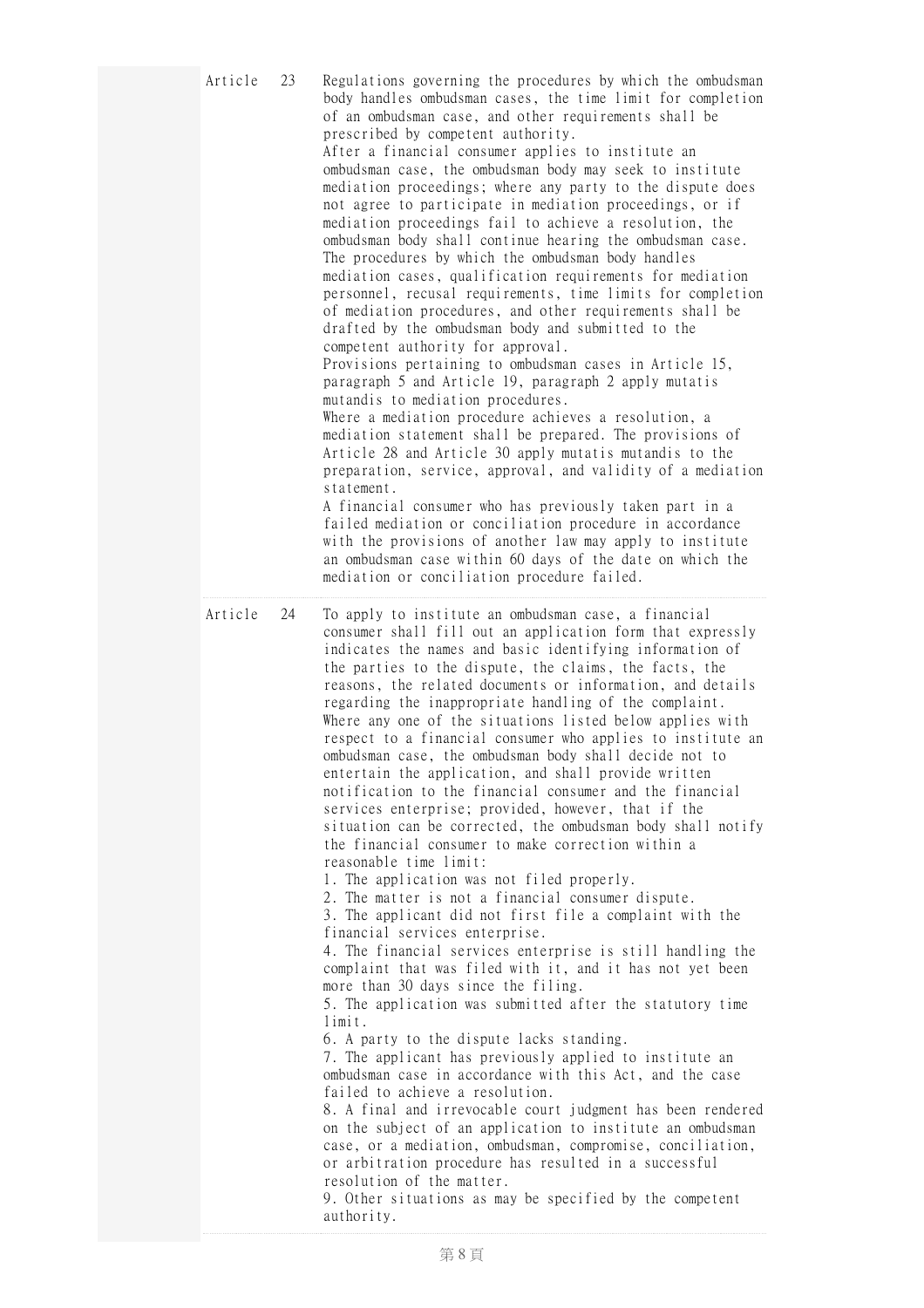| Article | 25 | After the ombudsman body entertains an application to<br>institute an ombudsman case, the chairperson of the<br>ombudsman committee shall appoint at least three ombudsman<br>committee members as pre-examiners to carry out an<br>inspection and prepare an inspection opinion.<br>An ombudsman committee member shall exercise voluntary<br>recusal where an ombudsman case involves his own interests<br>or those of a spouse, a relative within the second degree<br>of kinship, or a cohabiting family member, where he has<br>served at the financial services enterprise in question and<br>left that employment less than three years previously, or<br>where there otherwise exist circumstances sufficient to<br>support a finding that he would likely be biased in the<br>exercise of his duties. Recusal shall also be exercised if<br>a party to the dispute applies for it.<br>Under the circumstances contemplated in the preceding<br>paragraph, if there is a dispute between an ombudsman<br>committee member and a party to the dispute over the need<br>for recusal, the ombudsman body's ombudsman committee shall<br>decide by resolution whether the ombudsman committee member<br>is to be recused, and the ombudsman body shall, within<br>three days of the date of the resolution, provide the<br>parties to the dispute with written notification of the<br>result of the resolution.<br>Within five days of the day when an ombudsman committee<br>member exercises voluntary recusal or the day when the<br>ombudsman committee decides by resolution as set out in the<br>preceding paragraph that an ombudsman committee member must<br>be recused, the ombudsman committee chairperson shall<br>appoint another pre-examiner. |
|---------|----|------------------------------------------------------------------------------------------------------------------------------------------------------------------------------------------------------------------------------------------------------------------------------------------------------------------------------------------------------------------------------------------------------------------------------------------------------------------------------------------------------------------------------------------------------------------------------------------------------------------------------------------------------------------------------------------------------------------------------------------------------------------------------------------------------------------------------------------------------------------------------------------------------------------------------------------------------------------------------------------------------------------------------------------------------------------------------------------------------------------------------------------------------------------------------------------------------------------------------------------------------------------------------------------------------------------------------------------------------------------------------------------------------------------------------------------------------------------------------------------------------------------------------------------------------------------------------------------------------------------------------------------------------------------------------------------------------------------------------------------------------------------|
| Article | 26 | The procedure for an ombudsman case shall in principle<br>involve a consideration of documents, and the parties to<br>the dispute shall be given an opportunity to state their<br>opinions within a reasonable period of time.<br>The ombudsman committee may, as it deems necessary, notify<br>a party to the dispute or a party in interest to appear at<br>a designated location to state his opinions. When a party<br>to the dispute asks to appear before the ombudsman<br>committee to state his opinions the ombudsman committee<br>shall, if it believes there is a legitimate reason, give<br>that party an opportunity to state his opinions before the<br>committee.<br>Under the circumstances contemplated in the preceding<br>paragraph, the ombudsman body shall send notice to the<br>party to the dispute or party in interest by seven days<br>prior to the date when he is to state his opinions.                                                                                                                                                                                                                                                                                                                                                                                                                                                                                                                                                                                                                                                                                                                                                                                                                                            |
| Article | 27 | Pre-examiners shall submit an inspection opinion to the<br>ombudsman committee for its consideration.<br>The ombudsman committee shall take fair and reasonable<br>account of all circumstances pertaining to the ombudsman<br>case, and adopt an ombudsman decision supported by the<br>consent of at least one-half of the ombudsman committee<br>members present at an ombudsman committee meeting attended<br>by at least one-half of all committee members.                                                                                                                                                                                                                                                                                                                                                                                                                                                                                                                                                                                                                                                                                                                                                                                                                                                                                                                                                                                                                                                                                                                                                                                                                                                                                                 |
| Article | 28 | The ombudsman committee's decision shall be prepared, in<br>the name of the ombudsman body, into an ombudsman statement<br>and served upon the parties to the dispute.<br>The delivery referred to in the preceding paragraph is<br>subject mutatis mutandis to provisions in the Taiwan Code<br>of Civil Procedure governing service of documents.                                                                                                                                                                                                                                                                                                                                                                                                                                                                                                                                                                                                                                                                                                                                                                                                                                                                                                                                                                                                                                                                                                                                                                                                                                                                                                                                                                                                              |
| Article | 29 | The parties to the dispute shall notify the ombudsman body<br>in writing, before the time limit prescribed in the                                                                                                                                                                                                                                                                                                                                                                                                                                                                                                                                                                                                                                                                                                                                                                                                                                                                                                                                                                                                                                                                                                                                                                                                                                                                                                                                                                                                                                                                                                                                                                                                                                                |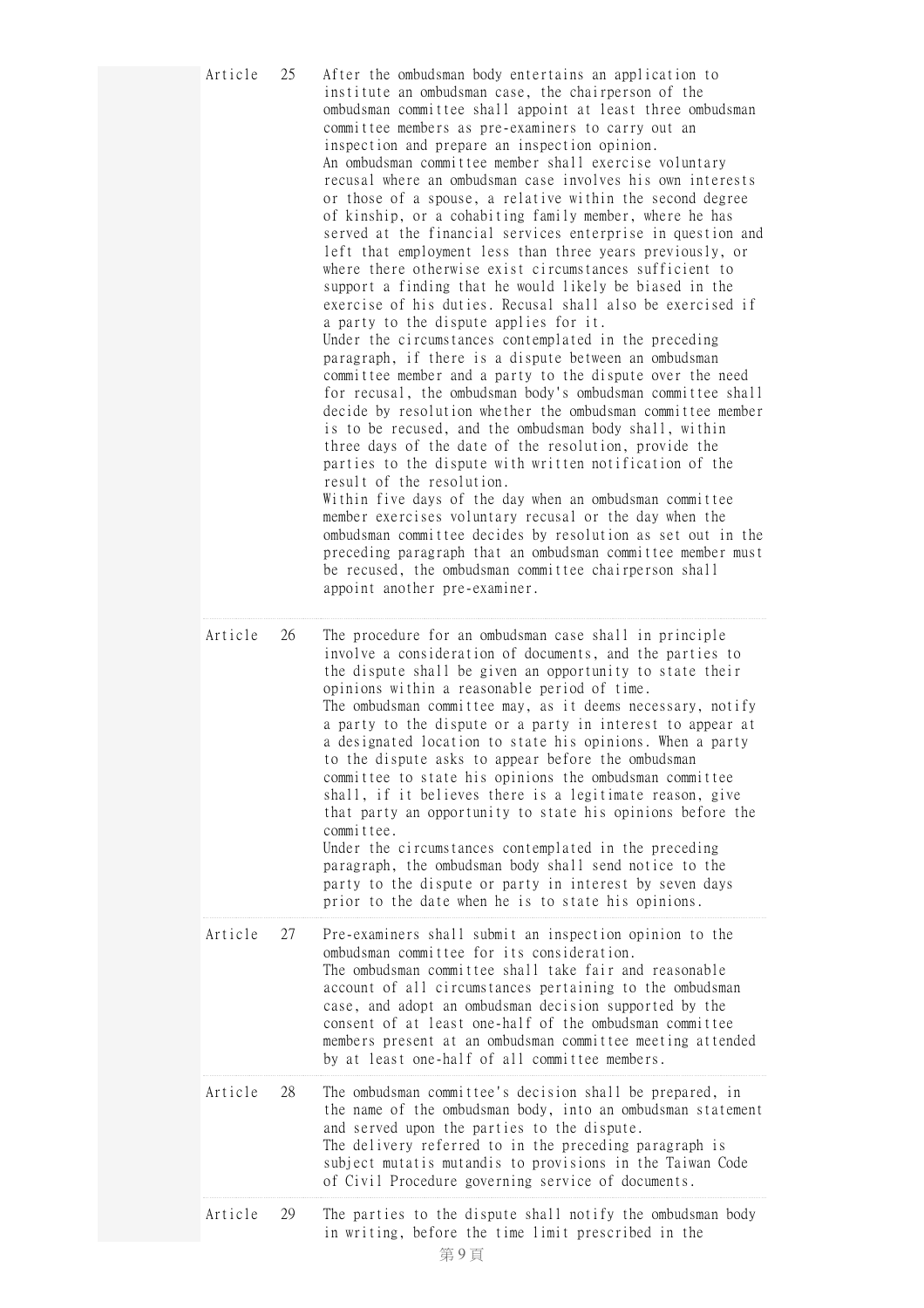|         |    | ombudsman statement, whether they accept or reject the<br>ombudsman decision. Once both parties accept it, the<br>ombudsman case is resolved.<br>Where the financial services enterprise has expressed prior<br>written consent, or in the contracts for its products and<br>services or in other documents has expressed a willingness<br>to abide by the dispute handling procedures of this Act, it<br>shall accept any decision by the ombudsman committee that<br>requires it to make payment below a certain amount to a<br>financial consumer or convey thereto property valued at<br>less than a certain amount; this shall also apply where the<br>decision exceeds a certain amount but the financial<br>consumer has expressed a willingness to reduce the amount<br>of the payment or the value of the property to a certain<br>amount.<br>The "certain amount" of the preceding paragraph shall be<br>set by the ombudsman body and submitted to the competent<br>authority for approval and public announcement.                                                                                                                                                                                                                                                                                                                                                                                                                                                                                                                                                                                                                                                                                                                                                                                                                                                                                                                                                                                                                                                                                                                                                                                                                                                                                                                                                                                                                                                                                                                                 |
|---------|----|----------------------------------------------------------------------------------------------------------------------------------------------------------------------------------------------------------------------------------------------------------------------------------------------------------------------------------------------------------------------------------------------------------------------------------------------------------------------------------------------------------------------------------------------------------------------------------------------------------------------------------------------------------------------------------------------------------------------------------------------------------------------------------------------------------------------------------------------------------------------------------------------------------------------------------------------------------------------------------------------------------------------------------------------------------------------------------------------------------------------------------------------------------------------------------------------------------------------------------------------------------------------------------------------------------------------------------------------------------------------------------------------------------------------------------------------------------------------------------------------------------------------------------------------------------------------------------------------------------------------------------------------------------------------------------------------------------------------------------------------------------------------------------------------------------------------------------------------------------------------------------------------------------------------------------------------------------------------------------------------------------------------------------------------------------------------------------------------------------------------------------------------------------------------------------------------------------------------------------------------------------------------------------------------------------------------------------------------------------------------------------------------------------------------------------------------------------------------------------------------------------------------------------------------------------------|
| Article | 30 | A financial consumer may, within a peremptory period of 90-<br>days counting from the day on which the ombudsman case<br>achieves a resolution, apply for the ombudsman body to send<br>the ombudsman statement to a court for approval. Within<br>five days of the aforementioned date on which the<br>application is entertained, the ombudsman body shall send<br>the ombudsman statement and the associated case files for<br>approval by the district court with jurisdiction in the<br>locality where the offices of the ombudsman body are<br>located; however, prior to the sending to the court for<br>approval, if the financial services enterprise has already<br>implemented the contents of the decision, it will be<br>exempted from the requirement to request court approval.<br>Except where the circumstances contemplated in paragraph 3<br>exist, the court shall approve the ombudsman statement of<br>the preceding paragraph. After granting approval, the court<br>shall return the approved ombudsman statement and the<br>associated ombudsman case files to the ombudsman body, and<br>shall also have originals of the approved ombudsman<br>statement served upon the parties to the dispute, and upon<br>their counsel.<br>Where the court withholds approval because the content of<br>the ombudsman statement violates laws or regulations,<br>contravenes public order or good morals, or its compulsory<br>enforcement is not possible for some other reason, then the<br>court shall provide notice of its reasons to the ombudsman<br>body and the parties to the dispute.<br>An ombudsman statement that has been approved by a court of<br>law in accordance with the provisions of paragraph 2 shall<br>have the same force as a final and irrevocable civil<br>judgment, and the parties to the dispute shall not again in<br>connection with the ombudsman case institute legal<br>proceedings, nor shall it file a complaint or apply to<br>institute an ombudsman case under this Act.<br>Where there are legal grounds to consider a court-approved<br>ombudsman statement invalid or voidable, a party to the<br>dispute may file suit in the district court of jurisdiction<br>to request that the ombudsman case be declared invalid or<br>void.<br>The situation contemplated in the preceding paragraph is<br>subject mutatis mutandis to the provisions of Articles 500<br>to 502 and Article 506 of the Taiwan Code of Civil<br>Procedure, and Article 18, paragraph 2 of the Compulsory<br>Execution Act. |

Chapter 3-1 Penalties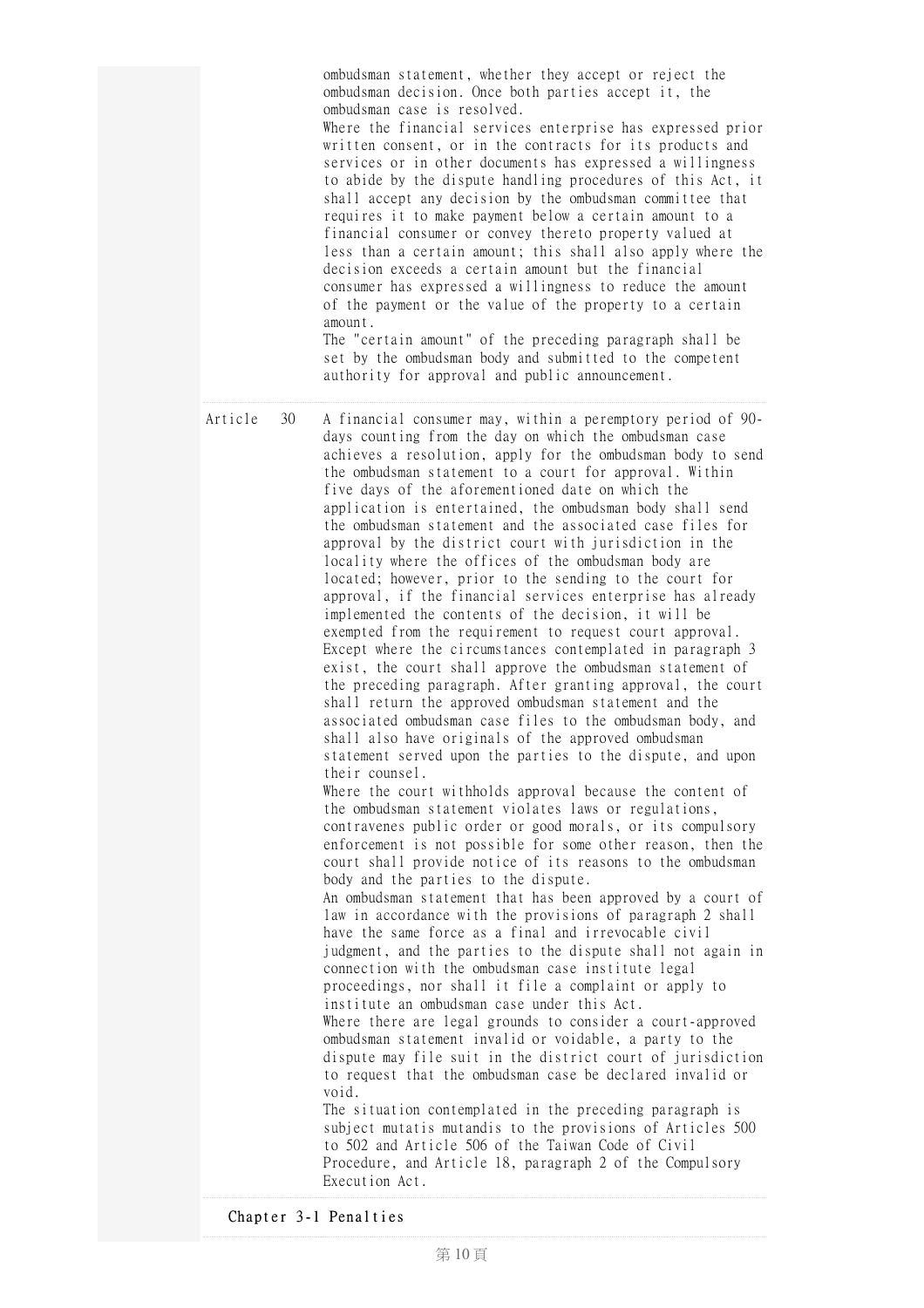| Article |    | 30- 1 If a financial services enterprise commits any of the<br>following acts, the competent authority shall impose a fine<br>not less than Three Hundred Thousand New Taiwan Dollars<br>(NT\$ 300,000) but not more than Ten Million New Taiwan<br>Dollars (NT\$10,000,000):<br>1. Violation of Paragraph 2, Article 8 regarding method and<br>content of advertising, business solicitation and sales<br>promotional activities.<br>2. Violation of Paragraph 1, Article 9 regarding the<br>requirement to fully understand consumer related<br>information and ensuring the suitability of consumers or<br>violation of Paragraph 2 of the same article regarding what<br>matters suitability should take into account.<br>3. Violation of Paragraph 1, Article 10 by not fully<br>explaining the main contents of financial products,<br>services and contracts or failing to fully disclose risk,<br>or violation of Paragraph 3 of the same article regarding<br>explaining and disclosing using a method and contents that<br>can be fully understood by the consumer.<br>4. Violation of Article 11-1 by not formulating a<br>remuneration system, or failing to formulate such a system<br>according to the principles stipulated by the competent<br>authority.<br>When a financial services enterprise assists a natural<br>person or juristic person that does not meet the<br>conditions of Paragraph 2, Article 4 to fraudulently<br>appear to meet the conditions, it will be subject to a fine<br>not less than Ten Million New Taiwan Dollars (NT\$<br>10,000,000) but not more than Fifty Million New Taiwan<br>Dollars(NT\$ 50,000,000).<br>If a financial services enterprise commits any act in the<br>preceding two paragraphs, when the offense is deemed<br>severe, the competent authority may increase the fine to<br>the extent appropriate within the scope of the benefit<br>gained, regardless of the limitation of maximum fine set by<br>the preceding two paragraphs. |
|---------|----|--------------------------------------------------------------------------------------------------------------------------------------------------------------------------------------------------------------------------------------------------------------------------------------------------------------------------------------------------------------------------------------------------------------------------------------------------------------------------------------------------------------------------------------------------------------------------------------------------------------------------------------------------------------------------------------------------------------------------------------------------------------------------------------------------------------------------------------------------------------------------------------------------------------------------------------------------------------------------------------------------------------------------------------------------------------------------------------------------------------------------------------------------------------------------------------------------------------------------------------------------------------------------------------------------------------------------------------------------------------------------------------------------------------------------------------------------------------------------------------------------------------------------------------------------------------------------------------------------------------------------------------------------------------------------------------------------------------------------------------------------------------------------------------------------------------------------------------------------------------------------------------------------------------------------------------------------------------------------------------------------------|
| Article |    | 30- 2 If a financial services enterprise commits any of the<br>following acts, the competent authority shall impose a fine<br>not less than Three Hundred Thousand New Taiwan Dollars<br>(NT\$ 300,000) and not more than Three Million New Taiwan<br>Dollars (NT\$3,000,000):<br>1. Violation of Paragraph 1 of Article 11-1, or Paragraph 3<br>of Article 11-2, by failing to have a remuneration system<br>for sales personnel approved by the board of directors, or<br>not obtaining the agreement of the person in charge in the<br>case of the Taiwan branch of an overseas financial services<br>enterprise.<br>2. Violation of Paragraph 1 or 3 of Article 11-2 by<br>failing, with respect to initial sale of complex, high risk<br>products, to gain the approval of the board of directors or<br>executive board of directors, or gain the agreement of the<br>person in charge of a branch unit of a foreign financial<br>services enterprises in Taiwan.                                                                                                                                                                                                                                                                                                                                                                                                                                                                                                                                                                                                                                                                                                                                                                                                                                                                                                                                                                                                                                 |
|         |    | Chapter 4 Supplementary provisions                                                                                                                                                                                                                                                                                                                                                                                                                                                                                                                                                                                                                                                                                                                                                                                                                                                                                                                                                                                                                                                                                                                                                                                                                                                                                                                                                                                                                                                                                                                                                                                                                                                                                                                                                                                                                                                                                                                                                                     |
| Article | 31 | If a director, supervisor, ombudsman committee member,<br>mandatary, or employee of the ombudsman body violates this<br>Act or any regulations issued hereunder, the competent<br>authority may dismiss the director, supervisor, ombudsman<br>committee member, mandatary, or employee.                                                                                                                                                                                                                                                                                                                                                                                                                                                                                                                                                                                                                                                                                                                                                                                                                                                                                                                                                                                                                                                                                                                                                                                                                                                                                                                                                                                                                                                                                                                                                                                                                                                                                                               |
|         |    |                                                                                                                                                                                                                                                                                                                                                                                                                                                                                                                                                                                                                                                                                                                                                                                                                                                                                                                                                                                                                                                                                                                                                                                                                                                                                                                                                                                                                                                                                                                                                                                                                                                                                                                                                                                                                                                                                                                                                                                                        |

Article 32 Where a financial consumer had already, prior to the implementation of this Act, filed with the competent authority or a subordinate agency thereof, with the